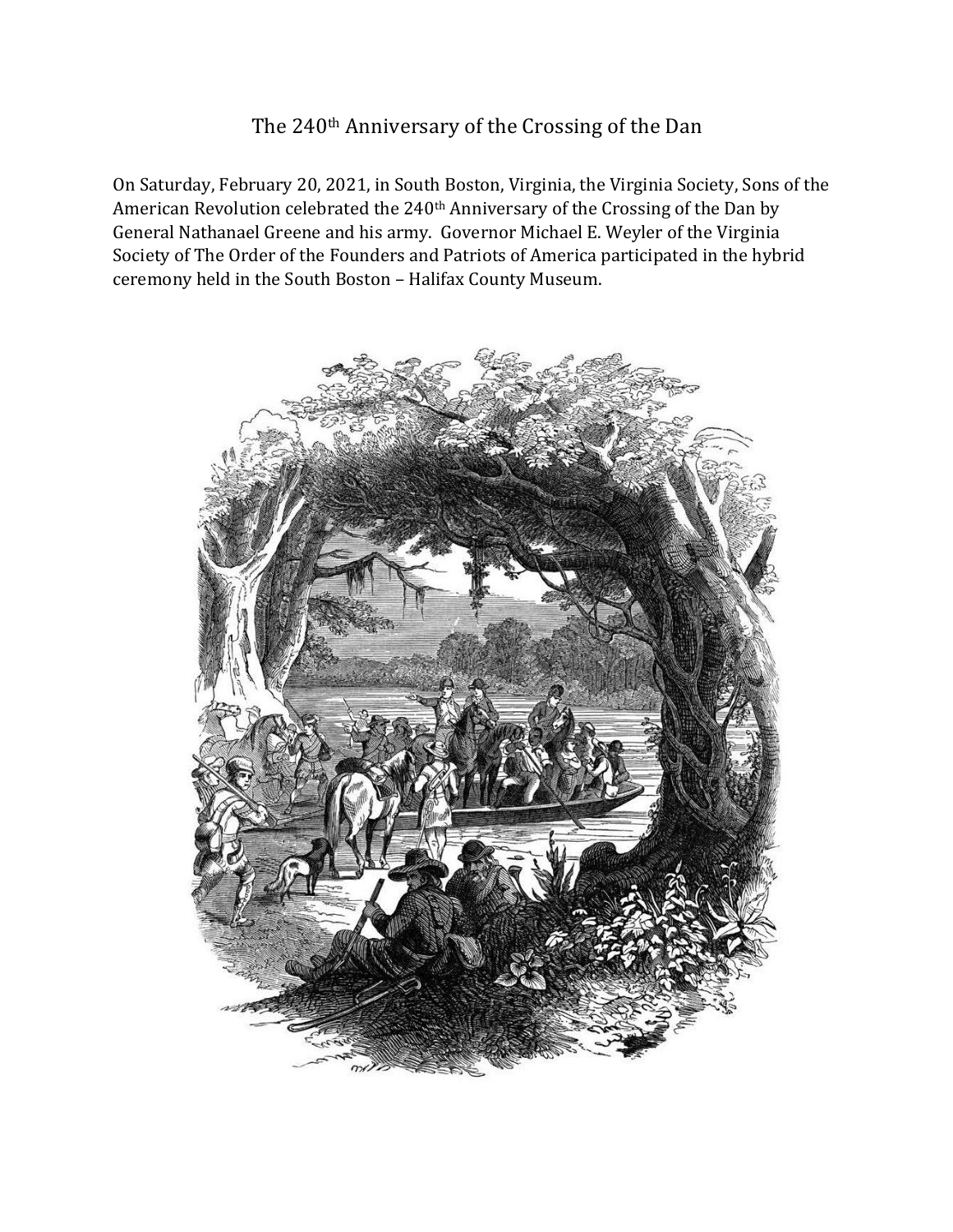On February 14, 1781, General Nathanael Greene, commander of America's southern army, won the Race to the Dan when he and his army crossed the Dan river a day ahead of British General Cornwallis' pursuing army.

The two armies had been moving rapidly north following the British victory at the Battle of Cowen's Ford two weeks earlier on February  $1<sup>st</sup>$ . The British pursuit of the forces of Generals Greene and Morgan, which became known as the Race to the Dan, left the pursuing British in an exhausted state when they arrived at the Dan. At that point, Cornwallis turned east, intending to make his way to the safety of the coast.

Through the summer, Greene pursued and engaged Cornwallis as he moved eastward in North Carolina. Although Cornwallis prevailed in each engagement, his forces were being systematically whittled down. Eventually Cornwallis made it to Yorktown where, on October 19, 1781, he surrendered to Washington.



L/R: Associate Jeff Thomas and Governor Weyler